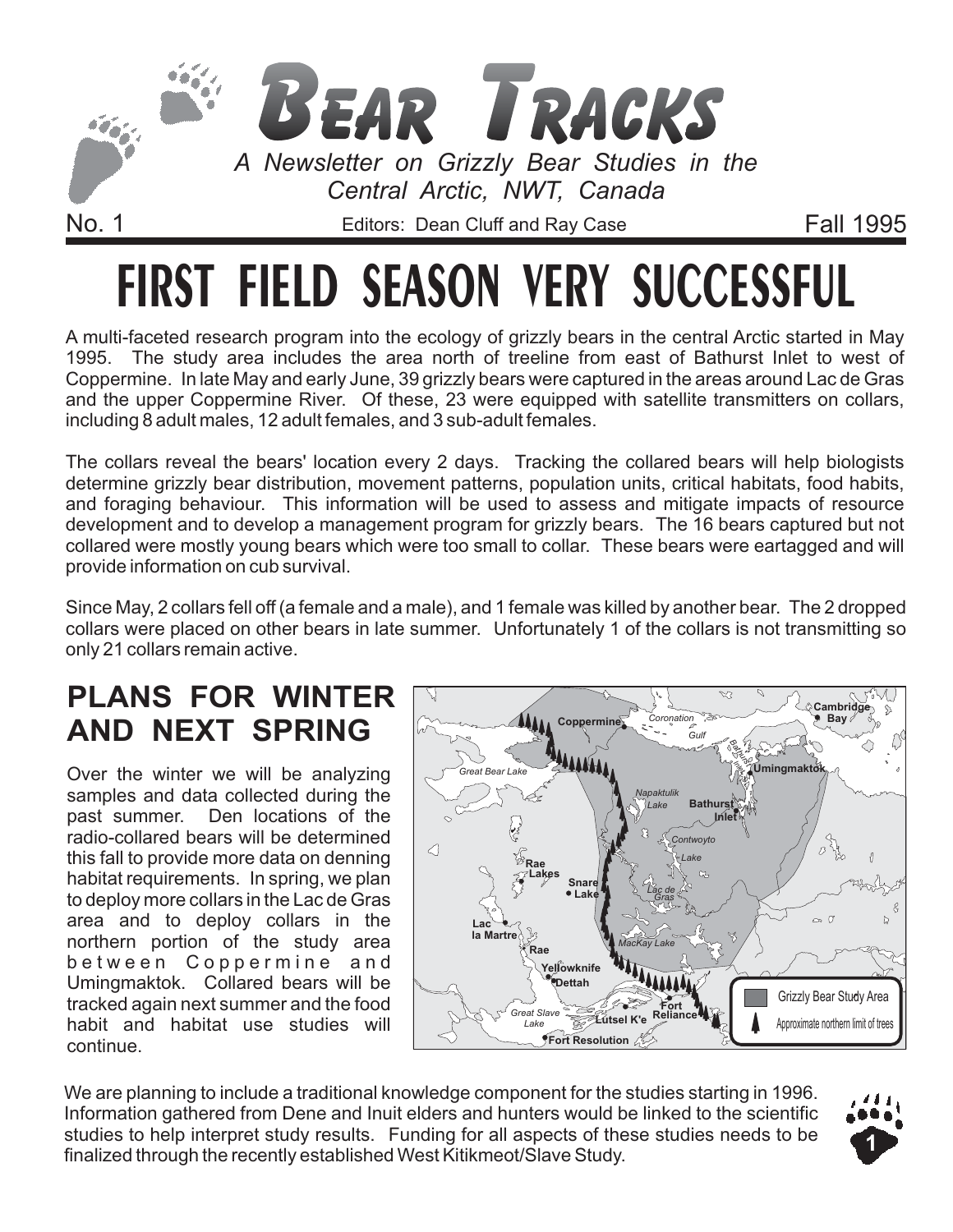# **GRIZZLY BEAR MORTALITY DOWN IN 1995**

The grizzly bear harvest in the study area has been closely monitored since 1992. Deaths caused by all human activities declined from 18 in 1994 to 6 in 1995. Only 1 of 5 sport hunts was successful. The low success rate was due in large part to poor weather conditions in the spring which hampered outfitted sport hunts conducted from Coppermine and Umingmaktok. Five of the 6 bear mortalities were the result of problem kills in outfitter camps and Inuit hunting camps. This was a decrease from 10 problem bear kills in 1994.

We responded to 4 requests to deal with problem bears in the study area. In one case, no bear was sighted. In the other 3 cases, we captured the bear and relocated it. Two of these bears were also fitted with satellite radio-collars. However, one of them was shot after repeated encounters with humans. The collar on the second bear malfunctioned a week after relocating the bear so its current status is unknown.



## **HABITAT USE STUDIES REVEAL IMPORTANT AREAS FOR GRIZZLIES**

Vivian Banci has been investigating how grizzly bears use habitat on the BHP property. This information will be used to develop management guidelines that can be used during the exploration, planning and development phases of diamond mining. Rob Gau has also been recording habitat use in his food habit study.

In early spring, Vivian and Rob found most bears in areas blown clear of snow, mostly north facing slopes and esker tops. Vivian's detailed observations of 5 collared bears and their young indicated that in June and July, these bears were eating mostly sedges and grasses, and occasionally, spawning fish. The wetlands used for feeding tended to be close to hiding/sleeping cover which consisted of tall shrubs, mostly willows about 1-2 m in height. Rob also observed that bears were always near running water in mid-summer. These wet areas, which have abundant sedge and willow growth, appear to be important habitats for both feeding and cover.

In late summer and fall, bears were once again using eskers and ridgetop areas. During this time, these upland habitats support the richest berry production. Willows were still used for hiding and sleeping.

Thirty-four dens that were estimated to be 3 years old or less were found on the BHP property. Of these, 14 were situated on eskers while 19 were 'off-eskers' and one den was not located in any esker materials at all. Bears appear to dig more than one den before deciding which one they will use. Therefore, the number of dens does not correspond to the number of bears that actually den in an area. Observations this fall will record which habitats bears use before denning and locate where the radio-collared bears den.

Using a Geographic Information System, bear location, movement, and habitat use information will be compared with habitat maps to identify valuable bear habitats. This information will be used to evaluate existing and planned developments.

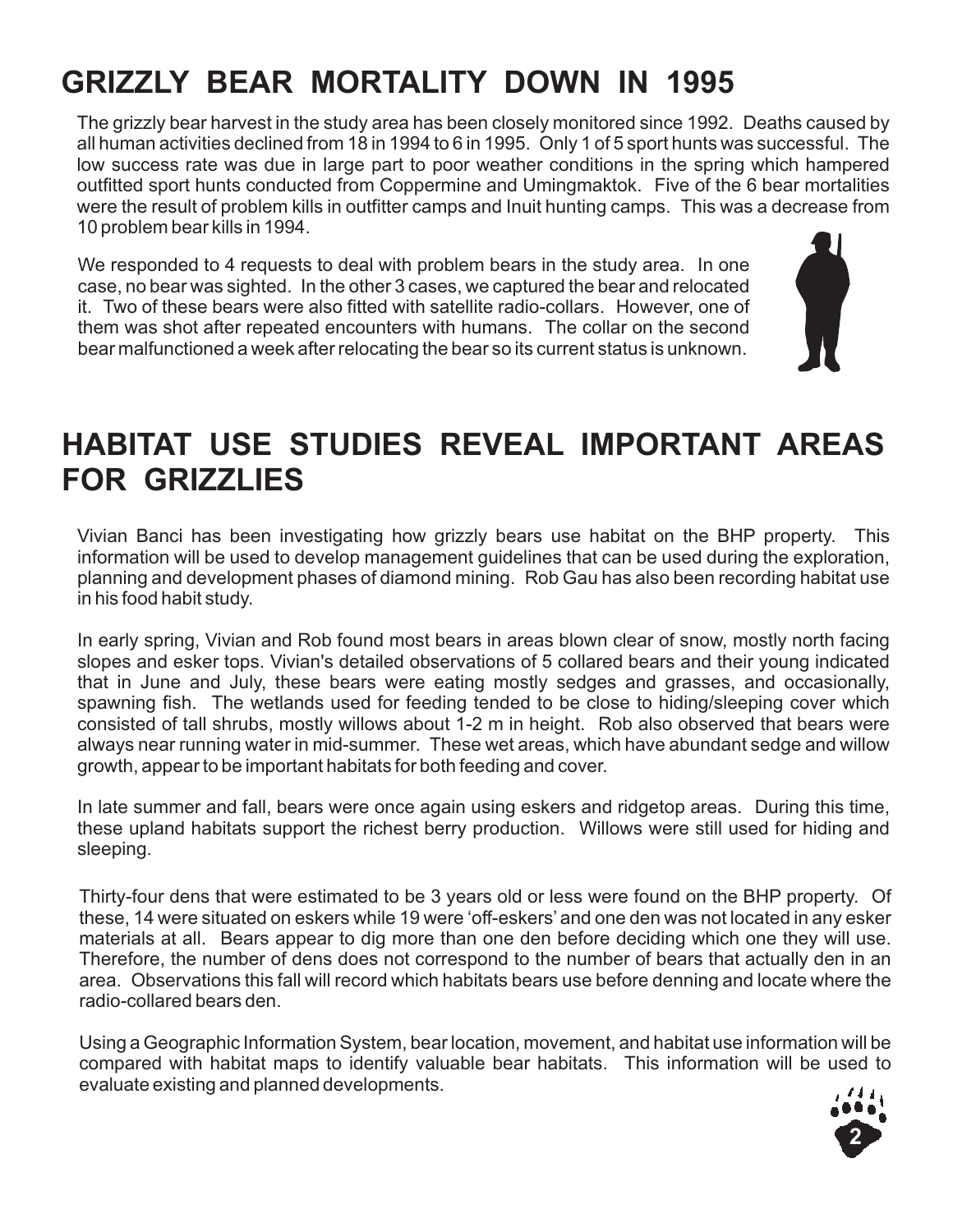# **WATCH OUT FOR MOVING BEARS!!**

**Male grizzly bears displayed extensive movements over the summer. In fact, 1 male moved more than 800 km in less than 3 months! Although some bears moved less than others, it is clear that male grizzlies are travelling much greater distances than females. This was not unexpected because adult female grizzlies with cubs are more**

**Males**

**GREAT BEAR LAKE**

**It appears some males have been following the Bathurst caribou herd, moving to exploit a seasonally available food source (e.g., spawning capelin along the Coronation Gulf coast), or both. We expect bear movements, particularly in response to seasonally available food sources, will become clearer as more males are radiocollared.**

**restricted in their movement than males.**



**Females**  $\overline{\phantom{a}}$ \$ **Coppermine CORONATION GULF**  $\mathcal{L}$ **Umingmaktok GREAT BEAR LAKE Bathurst** O **Napaktulik** *Inlet* **Lake Unlike male bears, radio -collared female grizzly bears in the study area appear to**  $\overline{\mathcal{O}}$ **move in relatively defined areas. Because Contwoyto of this, we have calculated initial estimates Point Lake of the size of female home ranges. Based Lake Yamba on this summer's locations, average home Lake range size is estimated at 1968 km2 with Snare Lake about half of these bears using areas of less**  $\frac{1}{2}$ **Lac de Gras There appears to some overlap between MacKay** Lake **System home ranges, but it is not extensive. As Lake more female grizzly bears are radio collared, home range use and the extent of range overlap will become clearer.** 100 km  $\mathbf 0$ æ

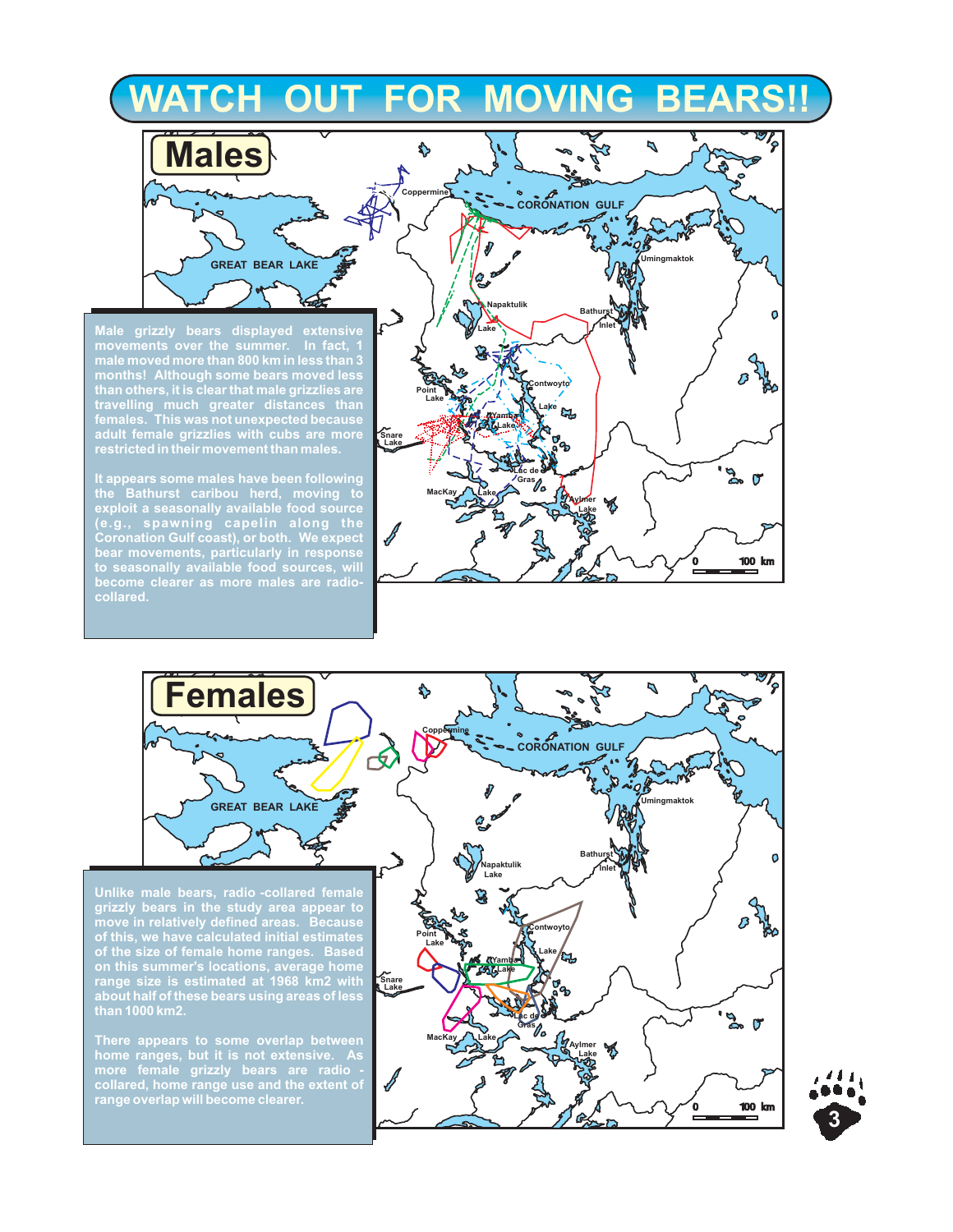## **ASSESSMENT OF WILDLIFE HABITAT USING DIGITAL SATELLITE IMAGERY**

Staff from GNWT's Wildlife Management Division and the NWT Centre for Remote Sensing are working on a project to inventory and map wildife habitat in the Lac de Gras area of the Slave Geological Province. Habitat classes will be based on general vegetation cover types using 30m resolution Landsat TM imagery.

Working from the Department's Tundra Ecosystem Research Station at Daring Lake in mid-August 1995, Steven Matthews and Cindy Taylor examined ground cover classes at several hundred sites across the 30,000 km $^{\circ}$  area. Prior to fieldwork, maps were plotted at a 1:50,000 scale. The colour plots were then used in the field to select ground sites, plan efficient helicopter routes linking sites, and record observations. Colour photos were taken at many sites, and frequent ground stops provided an opportunity for detailed vegetation surveys.

The field sites will be used as training sites in a supervised classification procedure to map the entire area. The resulting vegetation classification will be in digital form, which can be used in a geographical information system (GIS) or plotted as colour maps at various scales.

Combined with other wildlife information, the digital vegetation classification is expected to be useful in assessing important habitat for various wildlife species. This work will also assist in determining the feasibility of mapping large areas of the central Arctic including the Slave Geological Province.

## **ACKNOWLEDGEMENTS**

Mitch Taylor, Polar Bear Biologist, Department of Renewable Resources, was an early proponent for this grizzly bear study and was a major contributor to its study design. Mitch's concern for the well-being of all bears, whether polar, grizzly, or otherwise, was clearly evident here.

Noel Doctor from N'Dilo and Frank Martin from Rae assisted Rob with on-ground monitoring of satellite radio-collared bears. Joachim Obst, Natalie Pelletier, Grant Blondin, Jerry Enzo, Camilla Zoe-Chocolate, Richard Wayelin, Denise Bub, and Michele Tanguay were able and enthusiastic assistants for Vivian Banci on the BHP and RESCAN field work.

We thank the pilots from Air Tindi, Canadian Helicopters, Great Slave Helicopters, Remote Helicopters, and Northern Air Support for safe operations in often difficult circumstances. We are grateful to the Yellowknives Dene Band, the Dogrib Renewable Resources Committee, the Coppermine, Burnside, and Bay Chimo Hunters and Trappers Associations, and our sponsors for their continued support. Chris Caldwell illustrations reproduced with permission (Copyright by Environment Yukon).

We appreciate all the effort people have put into reducing bear encounters. We encourage anyone working or travelling on the barrens to obtain Safty in Bear Country information and training from the Department of Renewable Resources (Contact Andy McMullen, Resource Development / Conservation Education Officer at 403-920-3049 for more information).

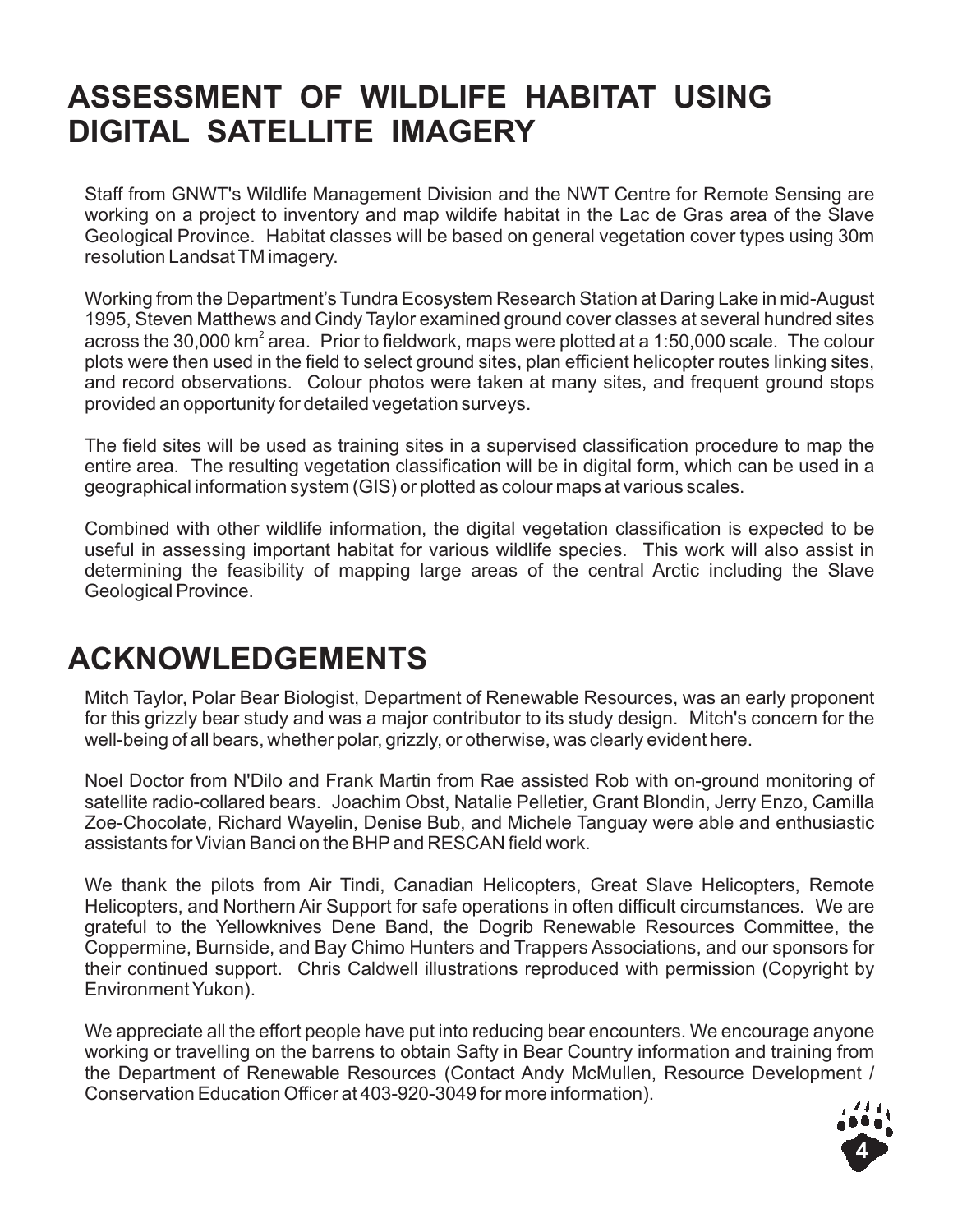## **FOOD HABITS**

## **Spring**

The food habit study conducted by Robert Gau has provided new information on seasonal diets. Bears observed or captured in the spring were eating caribou, old berries from the previous fall, and the twigs and branches from low lying shrubs. For most bears feeding on caribou, we could not determine if the caribou were killed by the bears, scavenged from wolf kills, or were caribou that died during the winter. One young female bear was seen on a fresh caribou carcass with no evidence of wolves around so we assume she had killed it herself.

## **Early / Mid Summer**

In early summer, caribou moved from the Lac de Gras area and the bears' diet consisted mainly of brown, haylike grasses and sedges from the previous summer, and old berries from the previous fall. As new vegetation growth appeared, the bears' diet switched to grass and sedge shoots, willow leaves, and ground squirrels. Along the Arctic coast in mid -summer, satellite telemetry data suggested that the bears' diet may have included spawning capelin. Vivian Banci reported spawning suckers and grayling were also eaten in the Lac de Gras area.



### **Late Summer**

Observations and scat collections in August showed that berries were the primary foods eaten. Blueberry, crowberry, and cranberry dominated the diet. In one instance, a lone caribou calf was observed approximately 20 metres directly downwind of an adult female with 2 cubs of the year. The female and her cubs were aware of the calf's presence but they appeared more intent to feed on berries.

# **PHYSICAL CONDITION**

The physical condition of captured bears was estimated by using bioelectrical impedance analysis. This technique, developed for use in humans, can accurately estimate the amount of body fat. From the 17 grizzly bears captured in May, just after they emerged from their dens, body fat values ranged from 8 to 27% (average = 16%). There was little fat remaining under the skin and most of the fat was likely internal. The bears were generally in poorer body condition during midsummer than in May and ranged from 6 to 10% body fat (average  $= 8\%$ ).

In the fall 6 bears were captured and appeared in good physical condition with body fat ranging from 17 to 27% (average = 22.4%). Observations of bears in October indicate the bears are entering the winter denning period in very good condition.